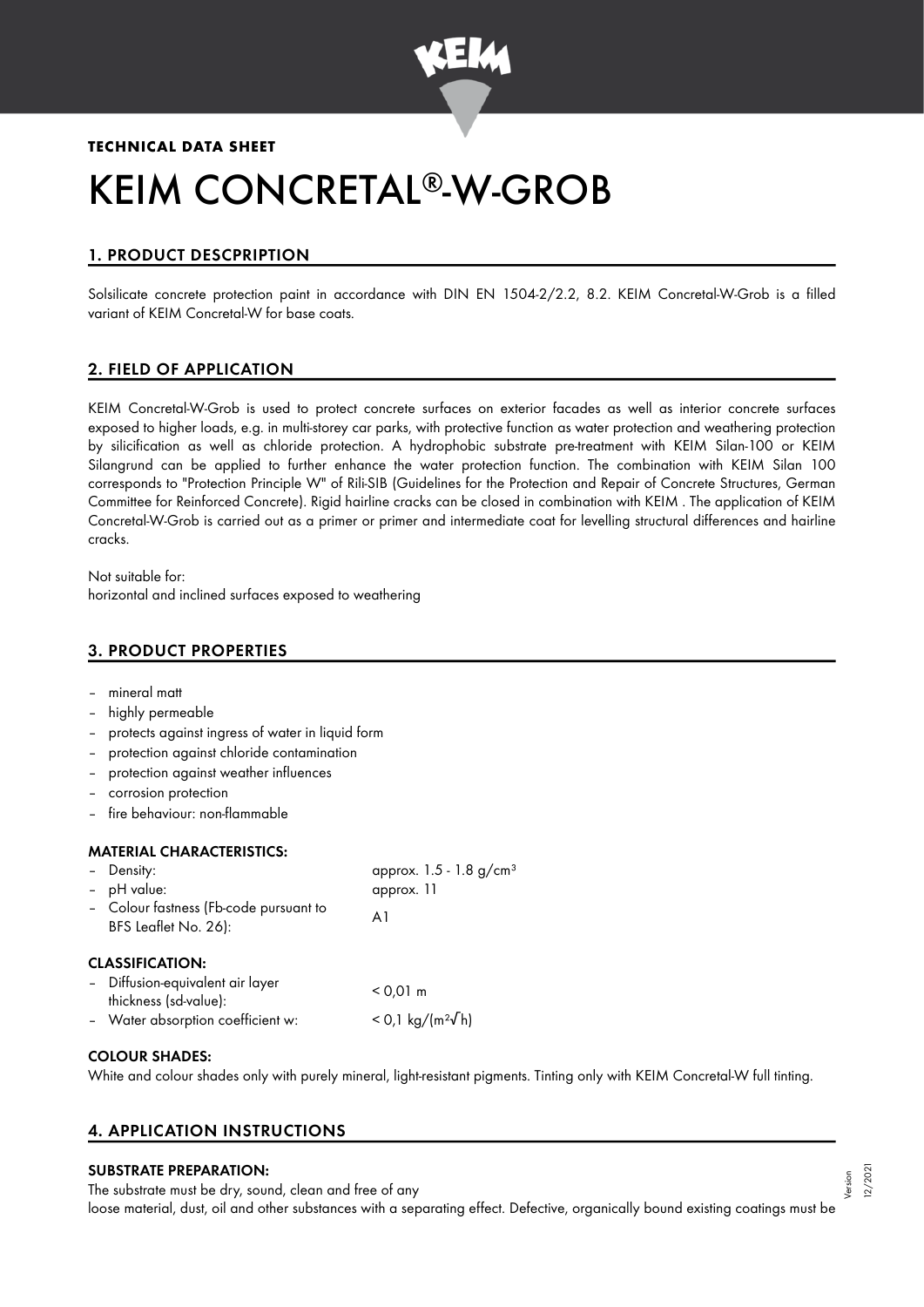completely removed. In case of new concrete structures, any shuttering oil residues must be removed with KEIM Betonschnellreiniger (concrete cleaner). Clean, strong concrete requires no pretreatment. Highly absorbent substrates or surfaces exposed to severe weather may be provided with a water-repellent, hydrophobic treatment. The subsequent base coat with KEIM Concretal-W-Grob is to be applied after approx. 4 hours in the case of KEIM Silangrund and after 4 to 24 hours in the case of KEIM Silan-100. Soft, porous concrete surfaces or existing mineral coatings may be stabilised by performing a pretreatment with KEIM Concretal-Fixativ

#### APPLICATION CONDITIONS:

Ambient and substrate temperature during application and drying from ≥ 5 °C to ≤ 30 °C. Do not apply in direct sunlight or on sun-heated substrates. Protect surfaces from direct sun, wind and rain during and after application.

#### APPLICATION:

KEIM Concretal-W-Grob can be processed with a brush or sprayed airless (nozzle  $\geq 443$ ).

#### Two-coat structure:

Primer coat: Apply KEIM Concretal-W-Grob undiluted or diluted with max. 10 % of Concretal-Fixativ. Final coat: Apply with undiluted KEIM Concretal-W.

Three coats:

Primer coat: 18 kg KEIM Concretal-W-Grob diluted with max. 10% KEIM Concretal-Fixativ.

Intermediate coat: 18 kg KEIM Concretal-W-Grob diluted with max. 5% KEIM Concretal-Fixativ.

Final coat: Apply with undiluted KEIM Concretal-W.

Note: Stir the diluted KEIM Concretal-W and KEIM Concretal-W-Grob before and during work. Water or other materials must not be added.

#### DRYING TIME:

Can be overcoated after 12 hours at the earliest (at 23°C and 50% RH). At higher relative humidity, layer thicknesses and/ or lower temperatures, drying is delayed accordingly. After pre-treatment with KEIM Silangrund, the primer coat is to be applied after approx. 4 hours, after KEIM Silan 100 after approx. 4 - 24 hours.

#### CONSUMPTION:

approx. 0,2 kg/m² for a single coating.

These material consumption values are guide values for smooth substrates. Exact consumption values must be determined by means of test areas.

#### CLEANING OF TOOLS:

Clean immediately with water.

#### 5. PACKAGING

| <b>Container content</b> | Unit of measure | Quantity on pallet | Type of container |
|--------------------------|-----------------|--------------------|-------------------|
| 2.5                      | kg              | 80                 | bucket            |
|                          | κg              |                    | bucket            |
|                          | κg              |                    | bucket            |

#### 6. STORAGE

| max. storage time | <b>Storage conditions</b>                            |
|-------------------|------------------------------------------------------|
| 12 months         | cool<br>frost-free<br>keep container tightly sealed. |